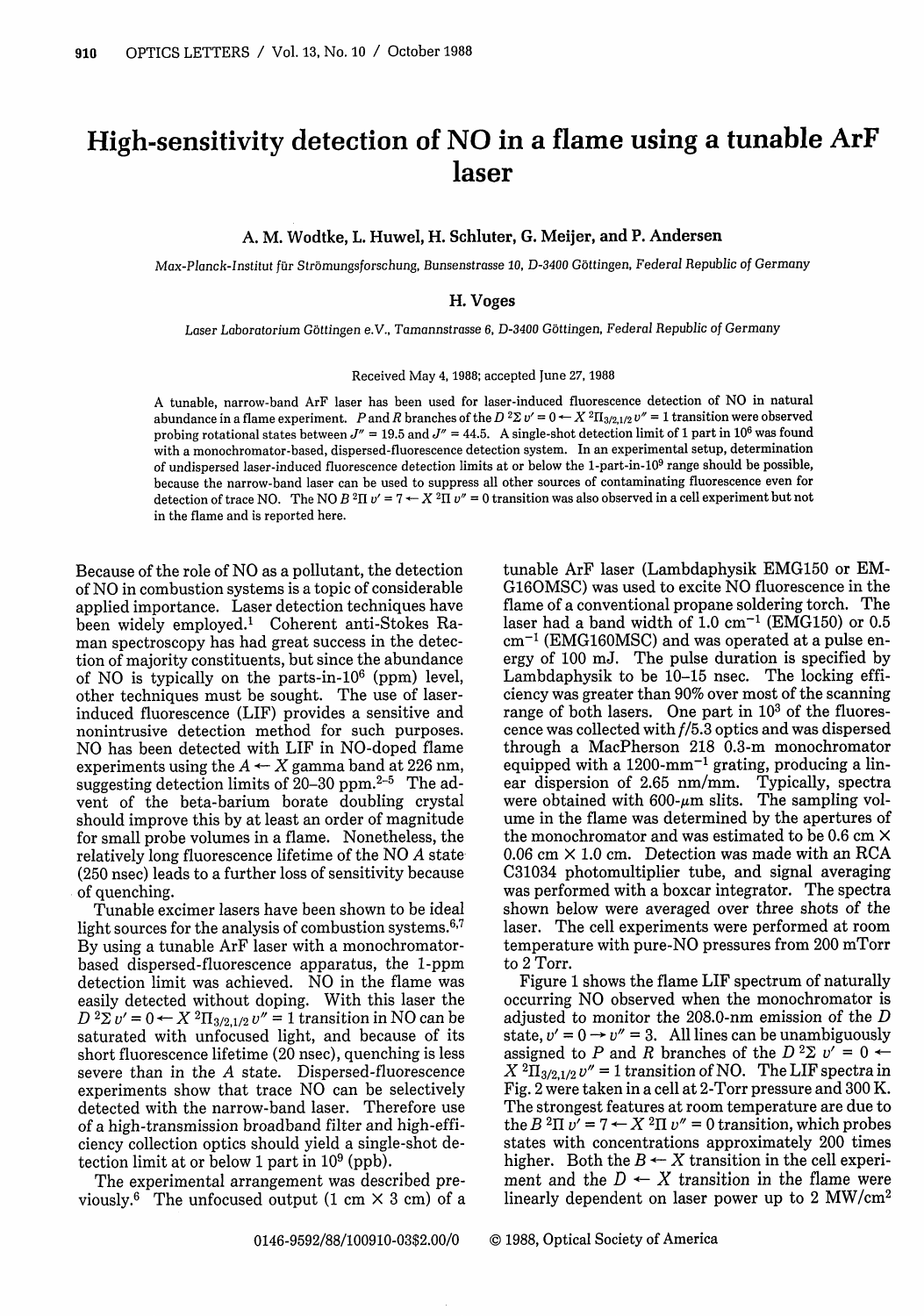

Fig. 1. NO  $D^2\Sigma v' = 0 \leftarrow X^2\Pi_{3/2,1/2} v'' = 1$  transitions observed with an unfocused tunable ArF laser in a propane-**02** flame. The concentration of ppm. Emission from  $v' = 0$  to  $v'' = 3$  was monitored at 208.0 nm with a 0.6-nm monochromator resolution.



Fig. 2. NO  $D^2\Sigma v' = 0 \leftarrow X^2\Pi_{3}$  $B^2\Pi v' = 7 \leftarrow X^2\Pi v'' = 0$  transitions measured in a cell at 2 broadband laser. Torr pressure and 300 K. Monochromator conditions are the same as for Fig. 1.

 $cm<sup>-1</sup>$ , where saturation of the transitions was observed. In Fig. 2 the  $D \leftarrow X$  transition is still clearly seen at room temperature, despite the fact that it is originating in states  $2900 \text{ cm}^{-1}$  above the lowest quantum state of NO. Indeed, the  $R_1(26.5)$  transition is observable with single laser shots down to 200 mTorr in the cell experiment. This permits a good estimation of the detection sensitiv ment.

From previous experiments it was determined that in the region of the flame probed by the monochromator the temperature is of the order of 1750  $\pm$  250 K.<sup>7</sup> At this temperature the population where  $v'' = 1$  and  $J'' = 26.5$ , probed by the  $R_1(26.5)$  transition, is increased by  $2.5 \times 10^4$  over that in the cell experiment. Neglecting fluorescence quenching for the moment, we would say that  $8 \times 10^{-6}$  Torr NO, or 10 ppb, could

 $\begin{array}{c}\n\mathbb{E}\begin{bmatrix}\n\mathbb{E}\begin{bmatrix}\n\mathbb{E}\begin{bmatrix}\n\mathbb{E}\begin{bmatrix}\n\mathbb{E}\begin{bmatrix}\n\mathbb{E}\begin{bmatrix}\n\mathbb{E}\begin{bmatrix}\n\mathbb{E}\begin{bmatrix}\n\mathbb{E}\begin{bmatrix}\n\mathbb{E}\begin{bmatrix}\n\mathbb{E}\end{bmatrix}\n\end{bmatrix}\n\end{bmatrix}} \\
\mathbb{E}\begin{bmatrix}\n\mathbb{E}\begin{bmatrix}\n\mathbb{E}\begin{bmatrix}\n\mathbb{E}\begin{bmatrix}\n\mathbb{E}\end{bmatrix}\n\end{bmatrix}\$  $\begin{array}{c|c}\n\hline\n\text{or} \\
\hline\n\text{or} \\
\text{or} \\
\text{or} \\
\hline\n\end{array}$   $\begin{array}{c}\n\text{and, in the absence of the needed quenching-rate} \\
\text{start data, we have assumed that the major quenching of the } D \text{ state is due to collisions with N}_2 \text{ and that the quenching-rate constants derived for 300 K can be\n\end{array}$  $\frac{38.5}{28.5}$  applied.<sup>8</sup> The quenching rates derived for 300 K can be applied.<sup>8</sup> The quenching rates derived in this way are consistent with many data that indicate quenching rates of  $10^9-10^{10}$  sec<sup>-1</sup> for open atmospheric flames.<sup>9</sup> This gives a fluorescence loss of  $10^{-2}$ , meaning that the detection limit is actually of the order of 1 ppm with the current experimental arrangement. From the absolute magnitude of the signal if was estimated that the observed concentration of NO is of the order of 100 ppm, consistent with other observations.<sup>2</sup> The ab-51,650 51,600 ppm, consistent with other observations.<sup>2</sup> The ab-<br>sence of the  $B \leftarrow X$  transition in the flame is explained by a calculation similar to that just described, which predicts a detection limit of 50-100 ppm.

The 1-ppm detection limit observed for the  $D \leftarrow X$  transition can be greatly improved, as discussed below. The greatest loss in experimental sensitivity is due to the use of a monochromator, which collects only  $10^{-3}$  of the fluorescence and has a transmission efficiency of 0.1. The selective detection of flame species  $\frac{32.5}{23.5}$   $\frac{33.5}{30.5}$   $\frac{R_1(1)}{R_1(1)}$  often requires the use of dispersed-fluorescence tech-<br> $\frac{30.5}{27.5}$   $\frac{31.5}{28.5}$   $\frac{R_2(1)}{R_2(1)}$  niques, because in the complex environment of a flame er than the molecule of interest. This is especially true when one is detecting minority species at the ppm level. If the molecule of interest can be selectively excited by the laser, a large increase in detection sensitivity can be achieved. lX .xI 11In particular, with an ArF laser there is a problem

because of the numerous  $O_2$  transitions that are observed with strong LIF signals despite the fast predissociation of the excited electronic state.<sup>7</sup> This can be clearly seen from Fig. 3(a), which shows the dispersed- $\frac{1}{51,700}$  51,650 51,600 fluorescence spectrum observed when a broadband  $51,500$  ArF laser is employed. O<sub>2</sub> accounts for more than 50% of the fluorescence. Without the use of a monochromator, NO cannot be distinguished from  $O_2$  with the broadband laser.

> Figure 3(b) shows the dispersed-fluorescence spectrum observed when the  $R_1(26.5)$  transition is excited with a narrow-band ArF laser. Two progressions are observed, one from the D state  $(v' = 0 \rightarrow v'' = 2-5)$  and one due to rapid quenching of the *D* state to the *C* state and subsequent fluorescence  $(v' = 0 \rightarrow v'' = 1-4)$ . The C-state progression is shifted 919  $cm^{-1}$  to the red and has the same Franck-Condon factor pattern as the *D* state, an expected result owing to the similarity of the  $D$  and  $C$  states. Laser excitation spectra at an emission wavelength of 221.2 nm yield the same  $D \leftarrow X$ spectra as in Fig. 1, confirming that quenching of the  $D$ state is responsible for the C-state emission and that no direct excitation of the  $C$  state is observed.

> The resolution of the monochromator was set high enough to observe the single *P*, *R* line pair emission, expected if O<sub>2</sub> were excited by an accidental coincidence with the narrow-band component of the laser output. Since this is not observed, any  $O_2$  fluorescence can be excited only by the broadband component of the laser, which is at least 10 times smaller in